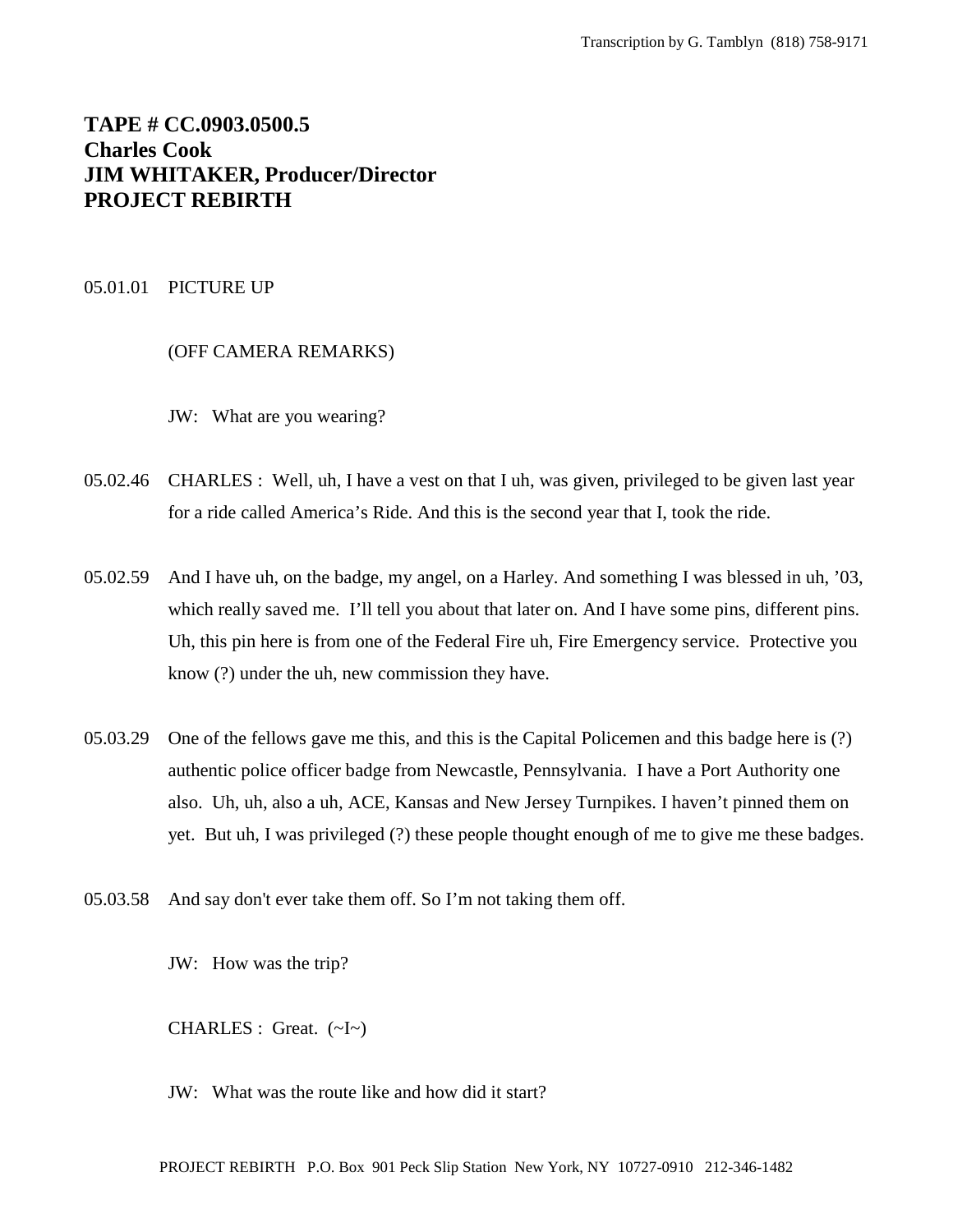- 05.04.10 CHARLES : Well, we uh, started in LA. And our first stop was uh, Vegas. Uh, we didn't have nothing particularly there. And from there, I think uh, the other states I'm really, we went in Colorado. Uh, New uh, (?)
	- JW: You don't have to get them in order.
- 05.04.37 CHARLES : Ohio and then we went into Pennsylvania, but before that we went into uh, uh, oh, gosh, I can't think of the name of this town, but the whole town turned out. Oh, gosh. (STOPS)

JW: Just keep talking.

- 05.04.53 CHARLES : Anyway, we, we went to several uh, towns and the turnouts, each time we think one (?) turnout was good, you know, you go and you don't see nobody. These small towns and (?) towns are economically hurting. But they came out en mass, and when we turned the corner, some of these (?) towns, the whole town was there to greet us. Uh, it was really great. And when we went to Newcastle, they, they have the home, that's the largest, that's the world's firecrackers uh, where all the firecrackers are made mostly in the world. Are in Newcastle.
- 05.05.29 And the same was I did a bridge uh, well, anyway. When we arrived there, we had like 2,000 bikes waiting on us. So and about maybe 10,000 people. And they joined us. And when we turned the corner, they had fireworks, fire trucks, and they did the same fireworks that you see go to the Brooklyn Bridge for 20 minutes. It was, it was really (?). I mean, if you (LAUGHS) you ever want to get your heart to thumping, those are the times that made your heart thump, just an outpour of love of the patriotism of people.
- 05.06.01 Uh, coming out and seeing us. And it made that hard drive. I, I drove uh, behind a motorcycles mostly all the way across keeping crazy drivers, and there were some real crazy drivers out there. But in, fortunately we, in most cases, we had police escorts, even with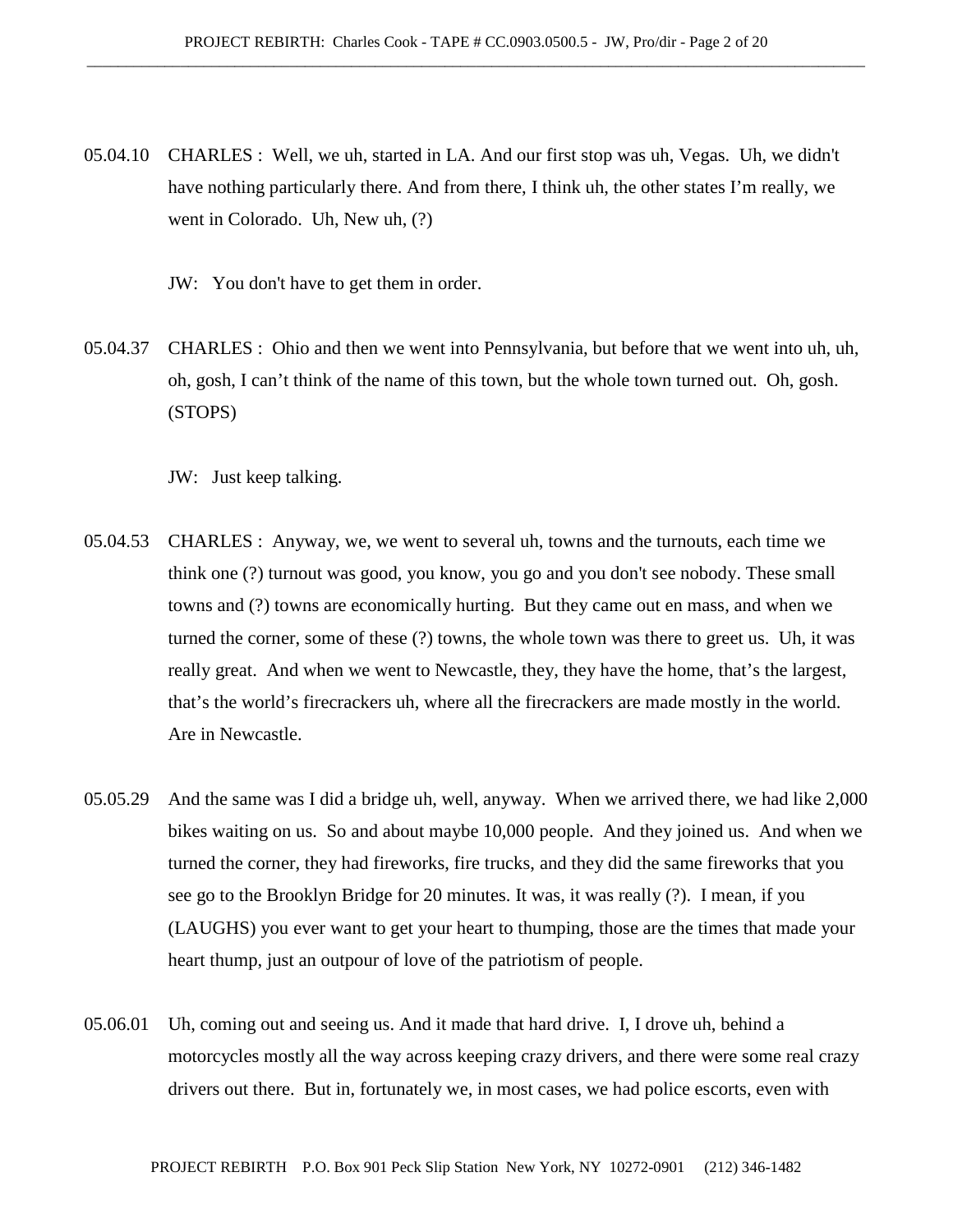police escorts, they were cutting out and cutting into it, and some of them got lots of ticket, 'cos you know, the cops were even cutting off the lanes to keep us safe.

- 05.06.28 Like left and right, and we ride straight down. Or put us on the left and they would (?). And it was real, really, really nice. And when we went to Washington, which uh, was day before yesterday, they shut down the whole town and let us through. They, they really uh, their, that, I could not believe I could go through uh, DC and all that traffic, and the traffic was thicker than New York. And that stopped, slow down doing 45 to 65 going straight through.
- 05.06.59 Uh, it's a tribute to what the country wanted, when they want to do something, they can do it. And it was really beautiful. We had a flyover uh, (?) DC. And at the uh, Pentagon. And a bagpipes uh, an honor guard. It was you know, you know, you made, it humbled me, that these people would just turn out for us like that. It was really humbling. And the charity that I was riding for uh, I was happy and privileged to ride. I (?) want to ride again.
- 05.07.33 I also in St. Louis uh, yeah, we went to St. Louis, yeah, that's another thing, I went there, and that's where I met this beautiful woman with pigtails uh, doing the go go dance thing. And that was fun. That part of it, yeah, you better not put on this so my wife could see it, but that was fun (LAUGHS). And I bought myself a Harley Fireman's Special.
- 05.07.58 And uh, they're fixing it up. I had met the owner, and his chief service man, but he was transferred out, but he's still within, the serviceman's still within the district. So he's gonna fix the bike up special. I've just got one thing I just don't want that Fireman's color. I just don't like the color too much. Uh, maybe a darker red or something. But I'm picking the bike up in California. Uh, for next year. But I'll be riding another bike. I've been given the use of another bike.
- 05.08.28 But I wanted to ride this uh, Jim Van Cliff's wife, Clief's wife, I think that's her name. And so I'm gonna take them up on that offer, 'cos I'll be going down to Florida in February to ride a lot. Get some use to pushing.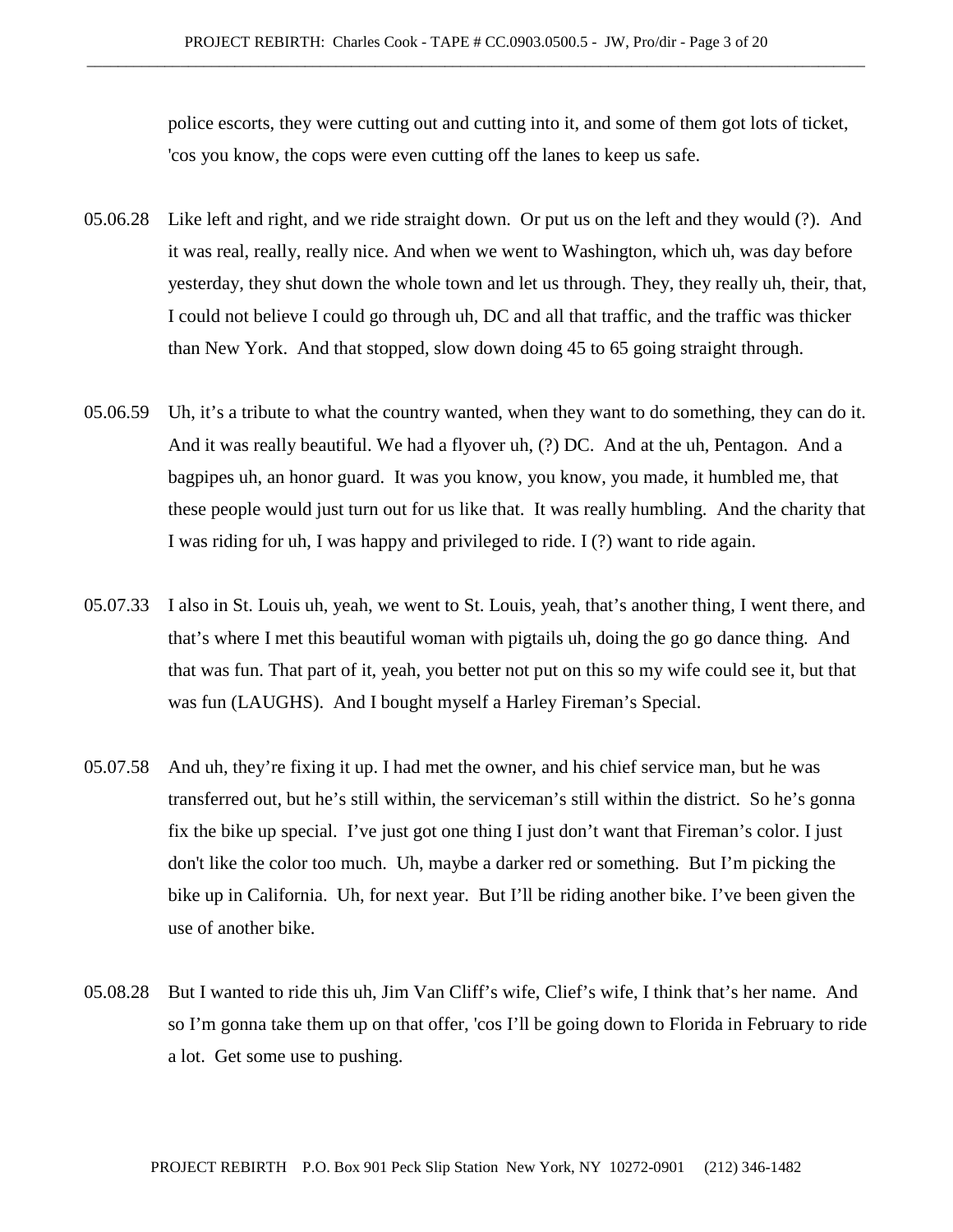JW: When did you start riding?

- 05.08.45 CHARLES : Uh, I rode the other day. It was only at night, I just rode, I was (?) was getting my practice in then.
	- JW: When did you start altogether?
- 05.08.54 CHARLES : Last year. When uh, one safety course and that was it (LAUGHS). You know? And uh, today I lost all my driver's uh, I went to Ohio doing 98 miles an hour, but if the cop had caught me. I was carrying this flag that uh, has the victims' names of everybody who fell in the uh, 3 tragedies. And they told me, we had a police escort up ahead, and they told me, book it and get it on up. But we was in Ohio. And I came on up doing 98. And this guy, he uh, he said I was doing 95, but he gave me a ticket for 98.
- 05.09.30 So, but the mayor of Newcastle said he's gonna uh, call back and tell him, you know, we asked him that he drive at this speed, you know, to come on up like this. So we'll see if Pennsylvania will honor the mayor of, of you know, I mean, if Ohio will honor the mayor Pennsylvania. So we'll see. But if not uh, this will be a ticket I'm proud to carry. You know? As long as they don't mess with my license. This will be the first ticket I've had (?) then I got a ticket today. 'Cos no license, I found out I had lost all my ID.
- 05.10.03 (?) Money and ID. I can't get over it. Just been a day. Oh, get (?) we almost do 4,000 miles 'cos we crisscross. I don't lose anything, I make sure everybody else's stuff is OK but (LAUGHS) my stuff. But other than that it was a really great trip. It was one of those trips that even though somebody sitting here that got scared of my driving, I didn't hurt nobody (LAUGHS).
	- JW: How did the ride originate and what was it for?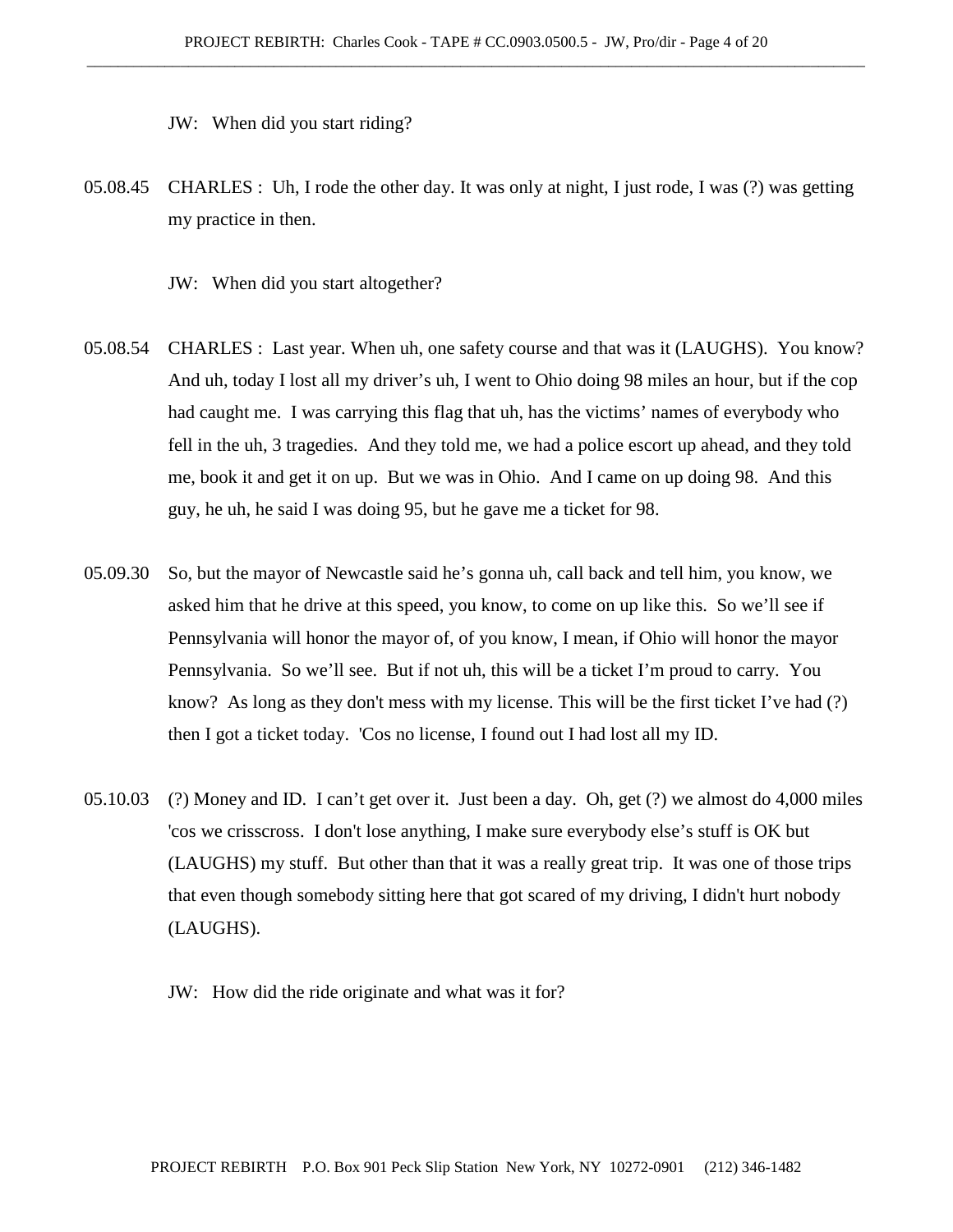- 05.10.43 CHARLES : Well, the ride is the uh, World Trade Center Miracles Foundation. It's founded by a fellow by the name of Mitch Morrison in California. He's an ex-FBI agent. Uh, and he, his background, his father used to uh, play (?) pro ball.
- 05.11.03 And he thought of how could he help uh, like many other people, some of the people like who have fallen through the cracks. When I say fallen through the cracks, people who were in that building are being, they families are being taken care of. Where people around the surrounding areas, such as buildings next door, a couple of buildings around that uh, were affected because they were not in the building, but they were there, but they didn't get no monies because they weren't in the building beside of the federal government deemed that.
- 05.11.39 They're not, some of them not getting it 'cos they're not, well, haven't gone back to work, no jobs, nothing like that. He said, felt that (?) these people should be serviced. I know that they gave personally \$75.000 to a young girl for an operation. So when I heard this about this uh, and I said, well, this is a worthy cause, and this is something for me to get involved in. 'Cos I've, I'm you know, since uh, 9/11 uh, I like the idea of contributing, helping.
- 05.12.03 I didn't already had that in me, but uh, I really like that. And so I think I'll dedicate my life to doing this, you know, trying to help somebody. Uh, I would also like to see 9/11 become a national holiday now. And uh, call it Patriot's Day. Not a soul go to work. Nothing open up (?) because we lost more people here than at the White House, I mean, at uh, Pearl Harbor. You know, it was more people. So.
- 05.12.30 And then uh, you know, I've heard people say, why, you know, we can't really win this because they're willing to sacrifice 19 people, you know, just give their lives up in those three planes. But there was, to my dying day I believe this, those 365 men or 362 men uh, no it's 343, that's what I've heard, those 343 men that went into that building, had they known that they thought they could save somebody's like that, and still went in there knowing the consequences.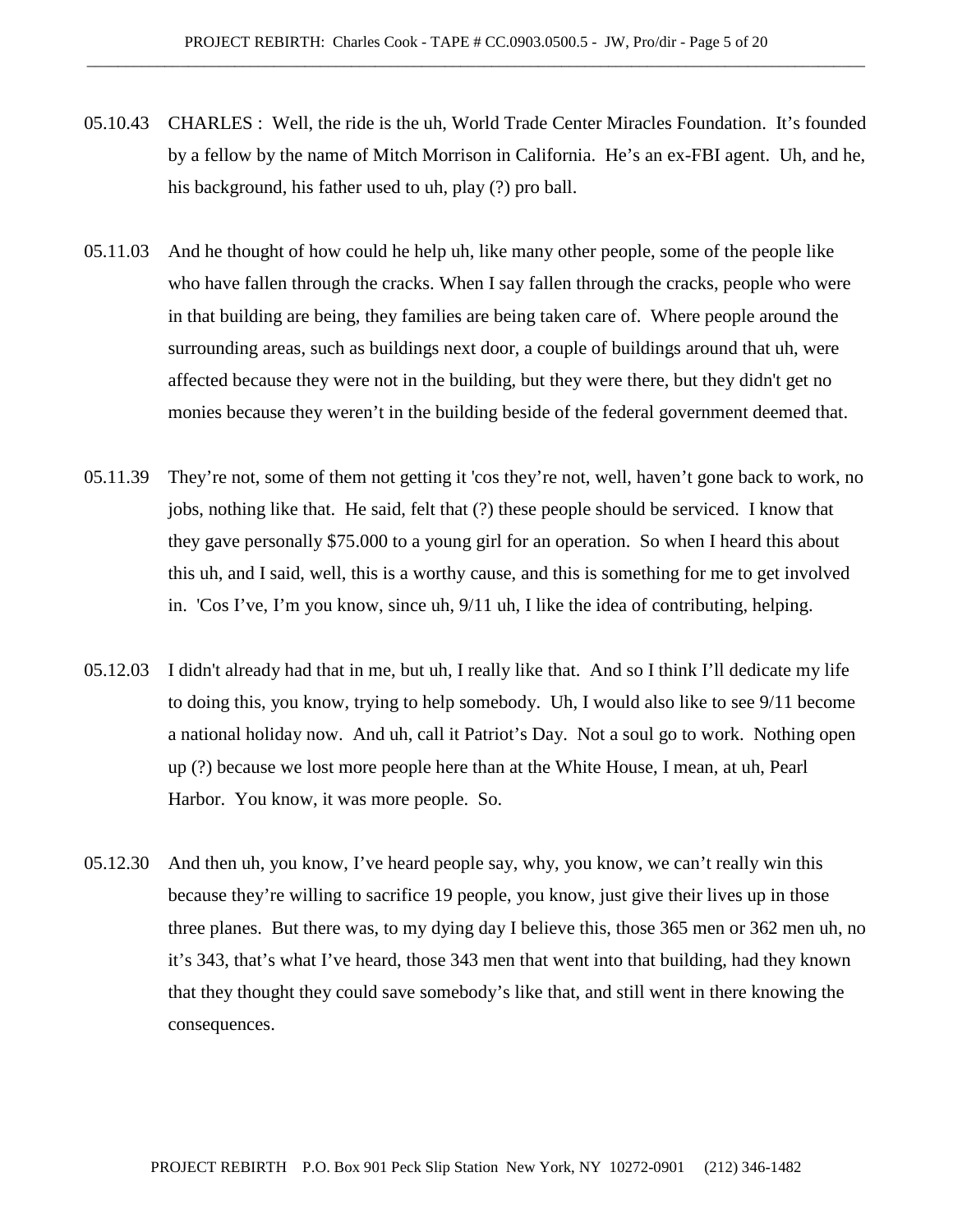- 05.13.02 So I, you know, I look at it like that. And that's the spirit I see around the country. Uh, I'm sad to say New York does not have the spirit. And I'm a New Yorker. It really, it's like uh, maybe it's because it's the, now it's too much hurt here, because but when you go to Shanksville and places like that, even you know, it's more spirited. It's, the Midwest, maybe they feel guilty that they weren't there to help or contribute more.
- 05.13.31 But it seems like New Yorkers just want to get away from it and let it die. Maybe that's, that's what I'm thinking it might be.

JW: What do you think it's about?

- 05.13.39 CHARLES : I think it's about the process of healing. They just uh, it hurts. Uh, but then again, because uh, I say it because every state that we went, there was full (?) coverage, radio, TV, and not just one station, several stations, because the ride was growing so.
- 05.14.00 Uh, DC, the same thing. Philly, the same thing. We got to Philly yesterday uh, yesterday? Yeah, yesterday. And when we leave Philly yesterday, same thing. Get to New York, nothing. But and I'm not just talking about when I say coverage, I mean radio and TV. Several stations, you know, and it's you know, and it's well, anyway.
	- JW: Has the city changed in your opinion?
- 05.14.26 CHARLES : Yes. Definitely for the better. It has changed for the better. Proof? Blackout, not one single crimes in the longest blackout that can really be reported in, in New York City history. That's really great. Less crime of any. It was probably had some but it's real minor. No one took advantage of the fact that the stores couldn't close, the gates couldn't get down, some of them. It was, that's a, I would think that's a sign of 9-11.
- 05.14.56 And people walked and without fear in pitch black. And I was out there and I, I felt no fear.

JW: Do you find yourself thinking about 9-11?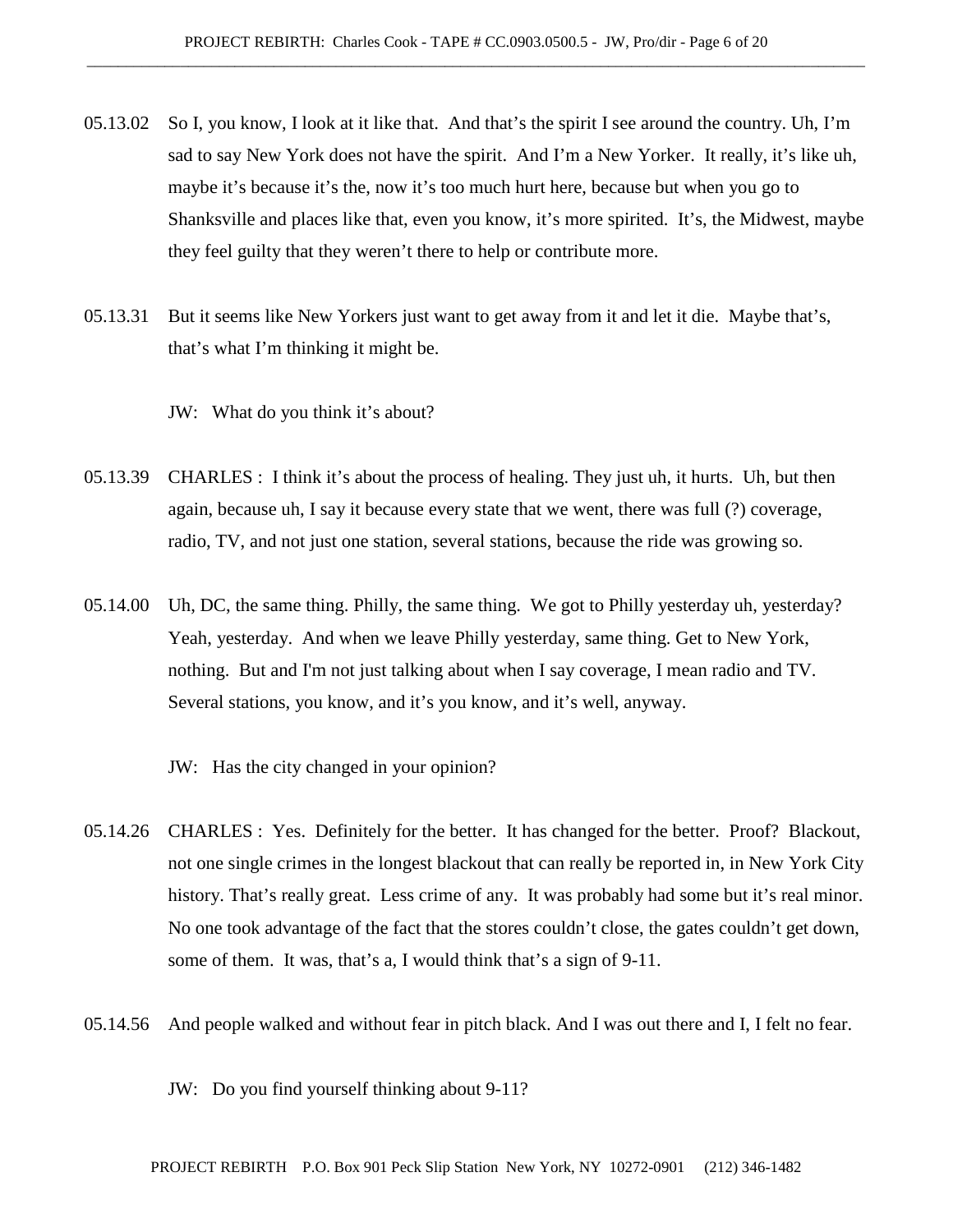- 05.15.05 CHARLES : I try not to. Uh, when the real side, I try not to. Uh, yesterday uh, all the time I was down (?) I never cried, right? (LAUGHS) Yesterday I'm laying in the bed in Philly and I had done a TV interview and a radio interview about 4 in the morning, 5 in the morning. I don't know why they always want so early in the morning. But (LAUGHS) they went about that time, they had us get up.
- 05.15.30 So I finally came upstairs, and uh, I was bunking with a SEAL because he had, for whatever reason, they misplaced his key, room, he didn't have a room. He's a navy SEAL and he was traveling with us. So I'm laying there and he's, he turns the TV on, and I heard young girls say the names, saying it, and then she said my mother, such and such, and that's when the tears started. I just you know, I just couldn't hold back. You know, 'cos that, I try not to.
- 05.15.58 So when I see about the New Yorkers uh, distancing themselves from it, I, I probably was doing it, I'm probably doing the same thing. So I'm speaking about myself, too. So I'm you know, you do distance yourself from it.

JW: What do you distance yourself from when you say that?

- 05.16.13 CHARLES : Well, I distance myself from the, the hurt that you think about uh, when you think about 9/11. The anger that you know, because they definitely slapped us in the face, coming here and hitting us like that. That's what I'm thinking about, you know?
- 05.16.32 You know, they turned, they turned us into a one eye open all the time now. You know, uh, if uh, it means that we have to lose some of our liberties like uh, the Big Brother situation, I have no problem with that, 'cos I'm, I don't have nothing to hide. You can investigate, you listen to all my conversations, just don't tell my wife what I'm saying.
- 05.16.58 You know, so other than that I have no problem with it.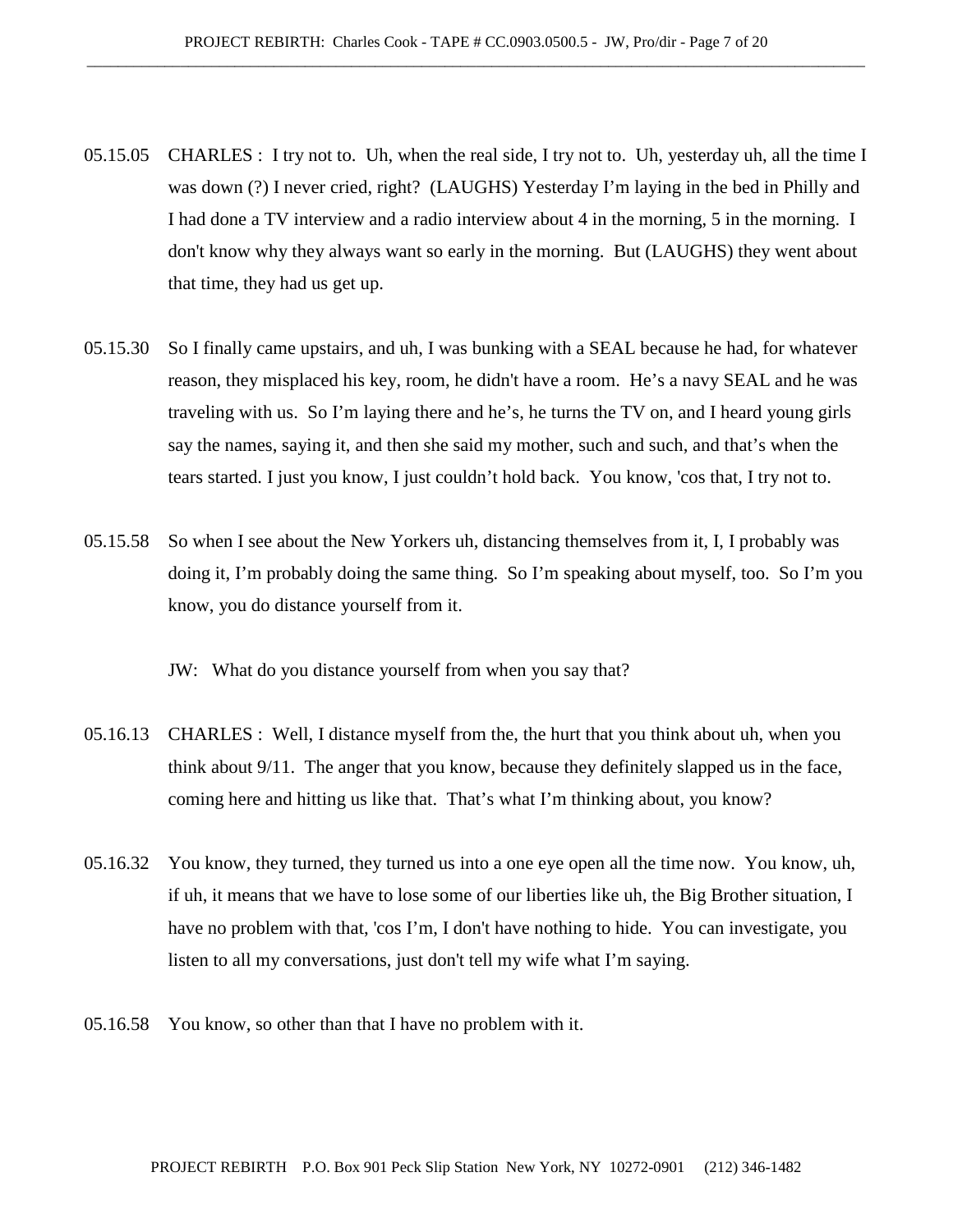JW: What have you been thinking about particularly traveling across the country? Did it change your point of view at all?

- 05.17.14 CHARLES : No, it strengthened me. It's strengthened me, I want to ride. (LAUGHS) It just strengthened me. I want to do it again. It's exhilarating, it really is. It's tiring, but exhilarating at the same time.
- 05.17.28 I mean, it's, it's something that's so prideful to see Americans come out and greet you, and say thank you for just a bike ride. Not knowing that I was at Ground Zero or anything it has nothing to do with that. It's just the fact that you attempting to make focus on 9/11, on this day. And you're a part of contributing to making, keeping this 9/11 alive.
- 05.17.59 That, that that is so prideful. I'm, I looked (?) at the faces of the guys riding, and I told them I said, it's something about this ride 'cos I said, when you're out, when the people come out, it's better than any feeling you've ever had. I said, it's better than sexual things, better than love of a woman, is you have to really see it. Oh, you're kidding. And then they came back to me to a man and woman, I see what you mean. It's just something that make, it's a special feeling that you can't, you just uh, I can't explain it.
- 05.18.31 It's just really special.
	- JW: Like freedom?
- 05.18.35 CHARLES : Better than freedom. We know we got freedom, but it's just the fact that we acknowledge this other freedom, it's just great. It really is great. Yeah, we're free to ride our bikes, do what we want to do. Yeah. And we're not letting nobody deter us from doing those things.  $(\sim I \sim)$  Yeah, I can say our bikes 'cos I got a bike now.
	- JW: I didn't quite understand, where did you get the bike?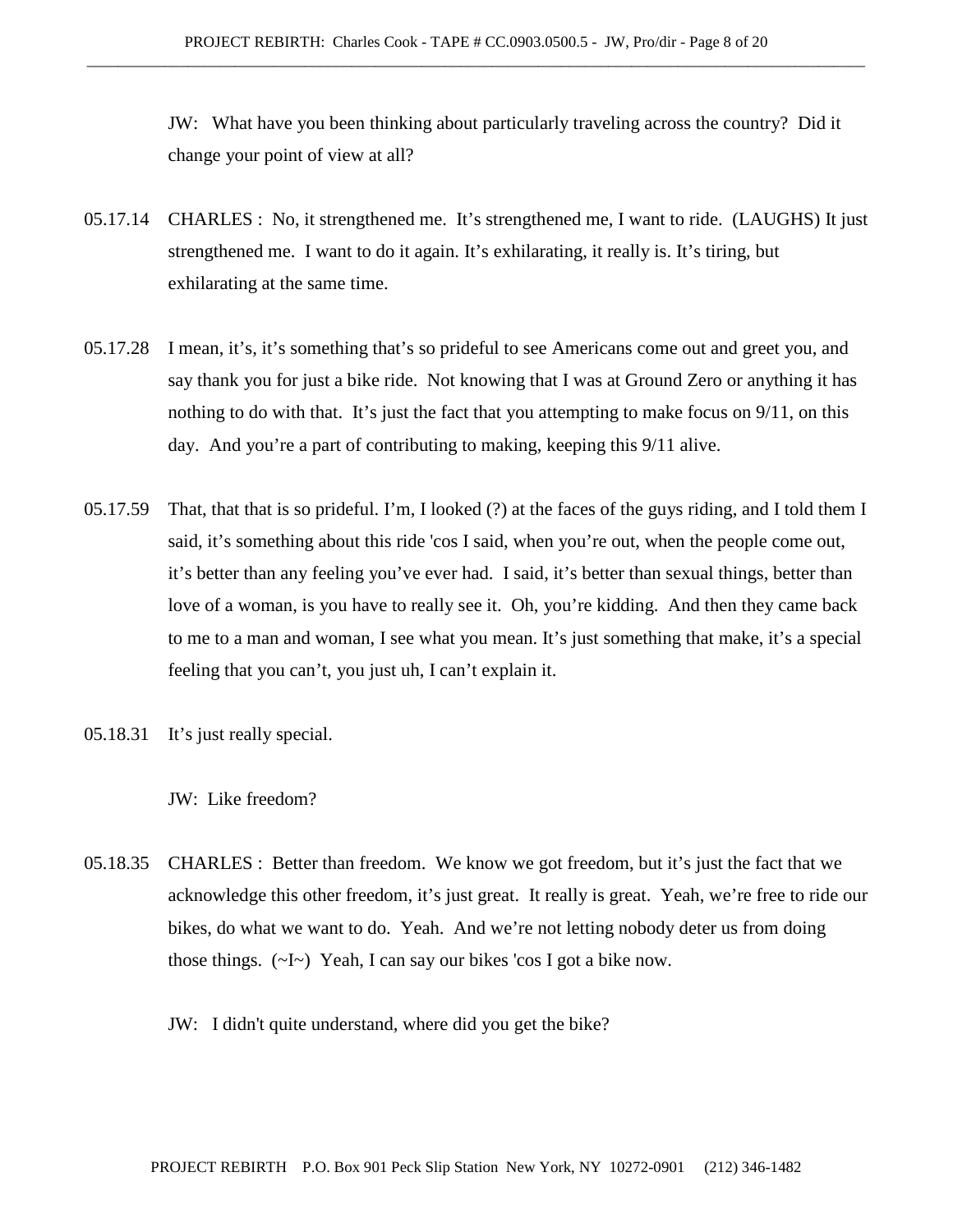CHARLES : It's in St. Louis at the Harley dealership there. I should have brought my papers down so I can show you. Ah.

#### (OFF CAMERA REMARKS)

- 05.19.15 CHARLES : (LAUGHS) I'm ready to rock. I don't want to seem too happy, but I'm ready to rock and roll. I'm going to Florida 'cos last year we didn't have uh, I was supposed to be riding a lot. The weather was lousy here, so I couldn't really ride. But I'm going down (?) for to take 3 months, 4 months down there in Florida.
- 05.19.32 I'll kick around down there.
	- JW: What's going on in the neighborhood?
- 05.19.43 CHARLES : I'm still whipping hinny. I'm, (?) playing more pinochle and I'm playing a lot more chess, and I'm staying in the house. I don't uh, I really limited myself. I don't, I'm never a bored person. Uh, I really don't drink.
- 05.19.59 The only time I drink is a special occasion. If there's liquor in the house, I don't bother it. So uh, I either play pinochle or I'm at home. That's all. Occasionally, and if I play chess, I'll play that to the same extent, you know? I brought my chess set along and never even played, or I played on the train going out. That's all, but I beat everybody there, so that got boring. So.
	- JW: How's your wife doing?
- 05.20.24 CHARLES : Great. She's great. She's got real good. Uh, real, real good. I can't you know, I've been blessed. That way. My uh, I told you since I'm, the last time I spoke to you, my daughter got an excellent job. Uh, she uh, I told you she had uh, called me up, Daddy, I got this job, 'cos she used to work here in City Hall. Not in City hall but for the health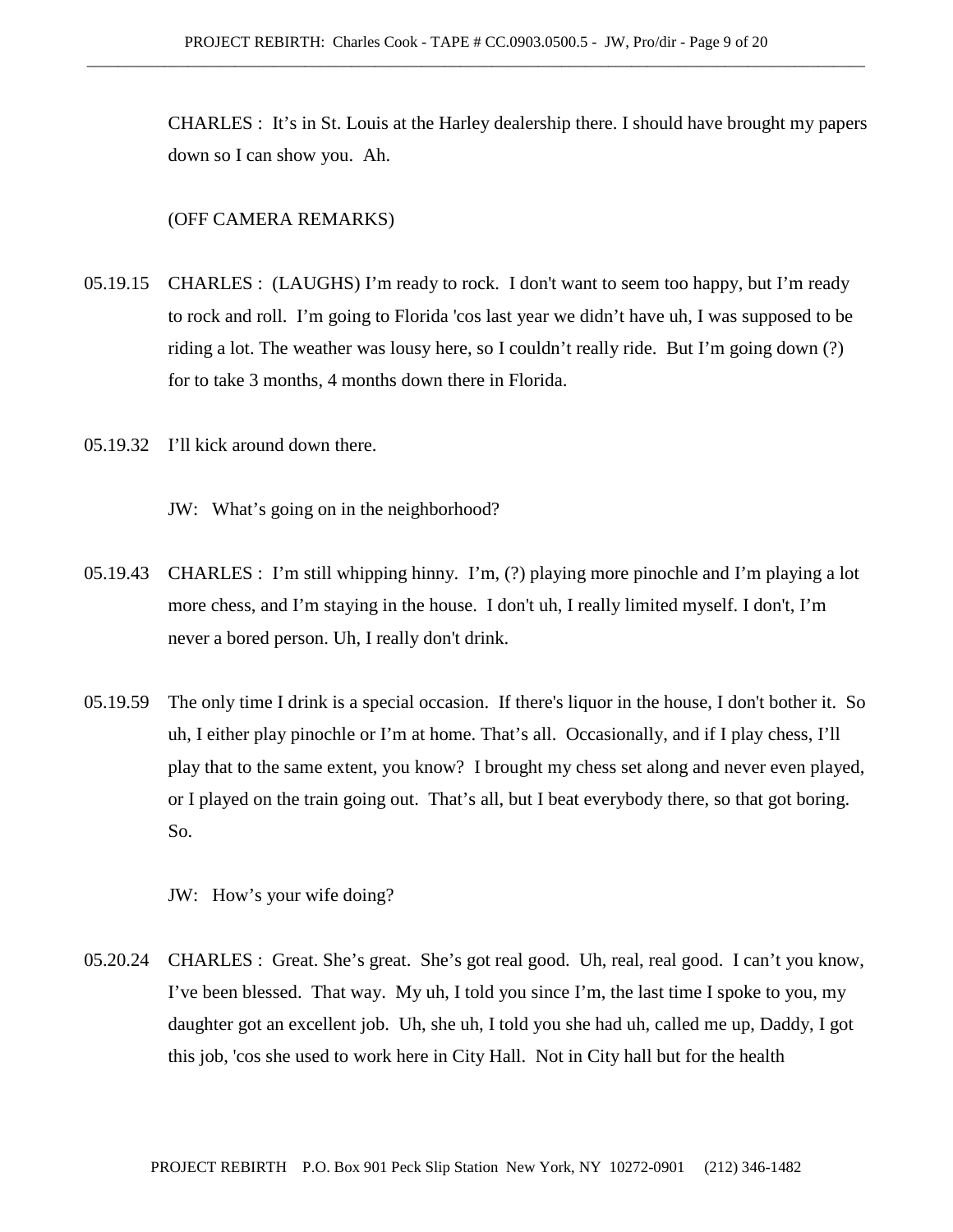department. She's an (epidemiologist?). That's the study of diseases. And she said, I got this job, I only have to be there one week, so I'm on a three-way conversation with my niece.

- 05.20.59 So we're saying, where's the job at? Paris. So my niece and I said, oh, that's great. We'll be (?) doing time shares. So she said, no, Daddy, I'm don't know, she said, y'all can be there, but I got to be setting up 19 clinics. She said, that's why I'm only gonna be there one. I said, 19 clinics in Paris? So she you know, I'm leading to something. Nineteen clinics in Paris is nothing. She said, no, I'm with the World Health Organization and I'm in charge of their 19 countries, and they want me to do 20 countries.
- 05.21.28 So she's, she doesn't have a job, she has a position you know? And I'm really proud of her. I really, really proud. She takes after her mother, I have to admit it. Smart like her daddy, but she takes after her mother. She uh, steadfast in her, the things she does.  $(\sim I \sim)$  But I, notice I said smart like her daddy (LAUGHS). (~I~) See, she can't say I didn't say something nice about her (LAUGHS).

JW: You say you don't try to think about 9/11, but how do you avoid it in New York City?

- 05.22.10 CHARLES : I play more pinochle. (~I~) You know, I distance myself from it. 'Cos if I allow myself to get into that, I can't do what I want to do. Uh, you know, I, and it's frustrating not to be able to do what you want to do.
- 05.22.29 And uh, bin Laden and, and those type like him, I would like to be able to go and just pull the trigger. And not for no reward. That's what I'd really like to do.

JW: Why do you say you can't do what you want to do? What does that mean?

05.22.52 CHARLES : I would like to go out and hunt him down. (~I~) And I wouldn't mind, if I was dying in the effort, it wouldn't be no problem, I would die would be a happy man. You know, you, that'd be a good way to go.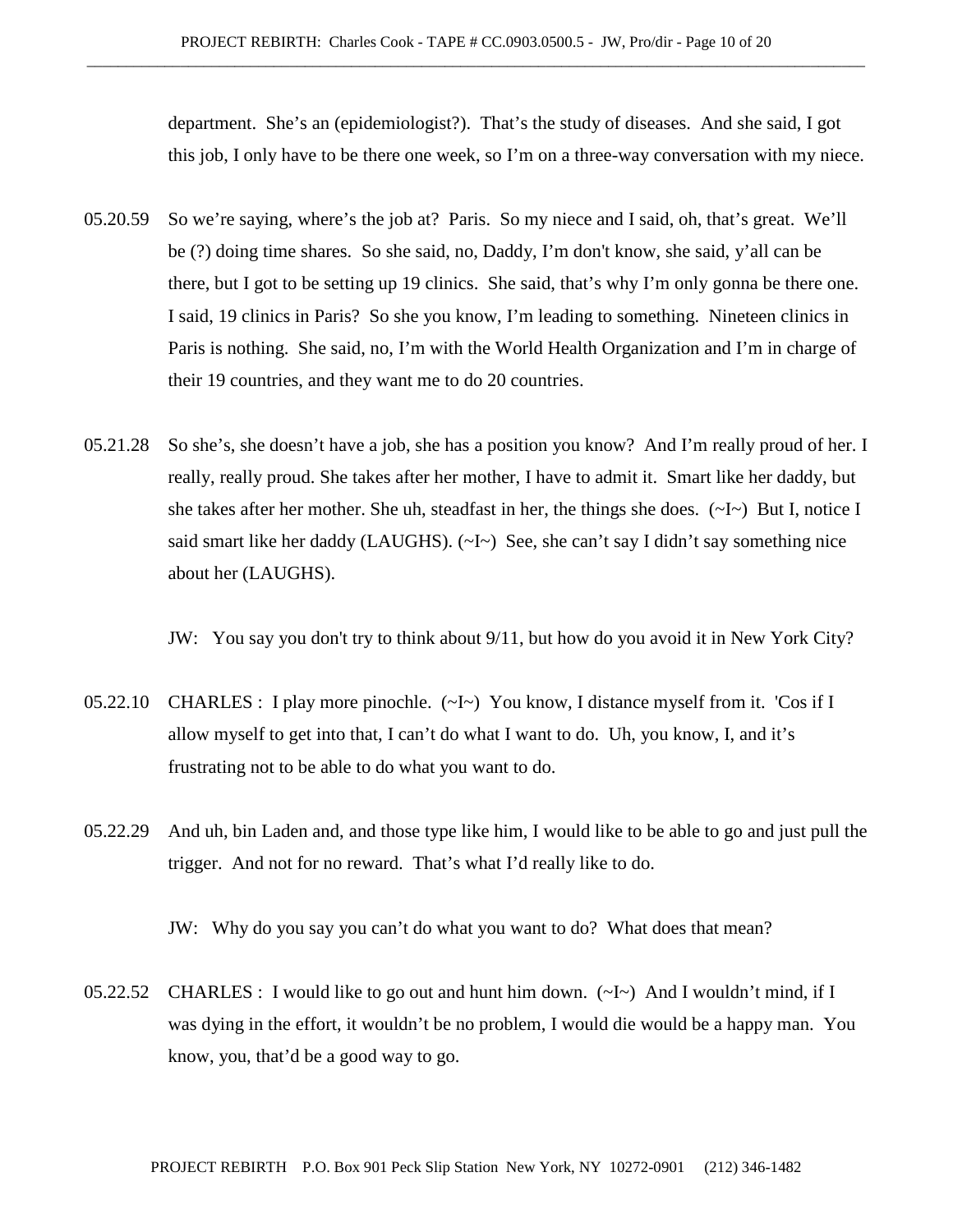- 05.23.10 And I wouldn't even need to, let's see, you know, like you say, well, such and such did it. It doesn't even have to be known that I did it. It's not about accolades or nothing like that. I'd just like to really do it. I really do uh, I, I think about it a lot (LAUGHS). Maybe that's wrong, right?
- 05.23.28 But I really think about it a lot.
	- JW: Like all the time?

CHARLES : No. I'm just think about it. That's something I would really like to do.

JW: Where does that come from?

05.23.38 CHARLES : Hate. See, we have these jackets on that day, and (?) back of the jackets that we were wearing was never forgive. I kept saying never, no, no, they was saying never forget. I kept (?) what I was thinking uh, but I kept looking at saying never forgive. I'm not, I would never forgive this.

JW: We didn't talk about that much last year, did you feel that way a lot last year?

- 05.24.07 CHARLES : Yeah, I felt like that. But I was trying to turn the other cheek. But I see our boys still dying, uh, from this results of 9/11. And it's not making me happy. You know? I have two nephews that are in harm's way.
- 05.24.30 One (?) just made a unique group, he's in subs. And the other one's in the Air Force. And so, yeah. (?) I take it real personal now. I've took it personal before, but I just take it even more personal.
	- JW: So you would say you have changed?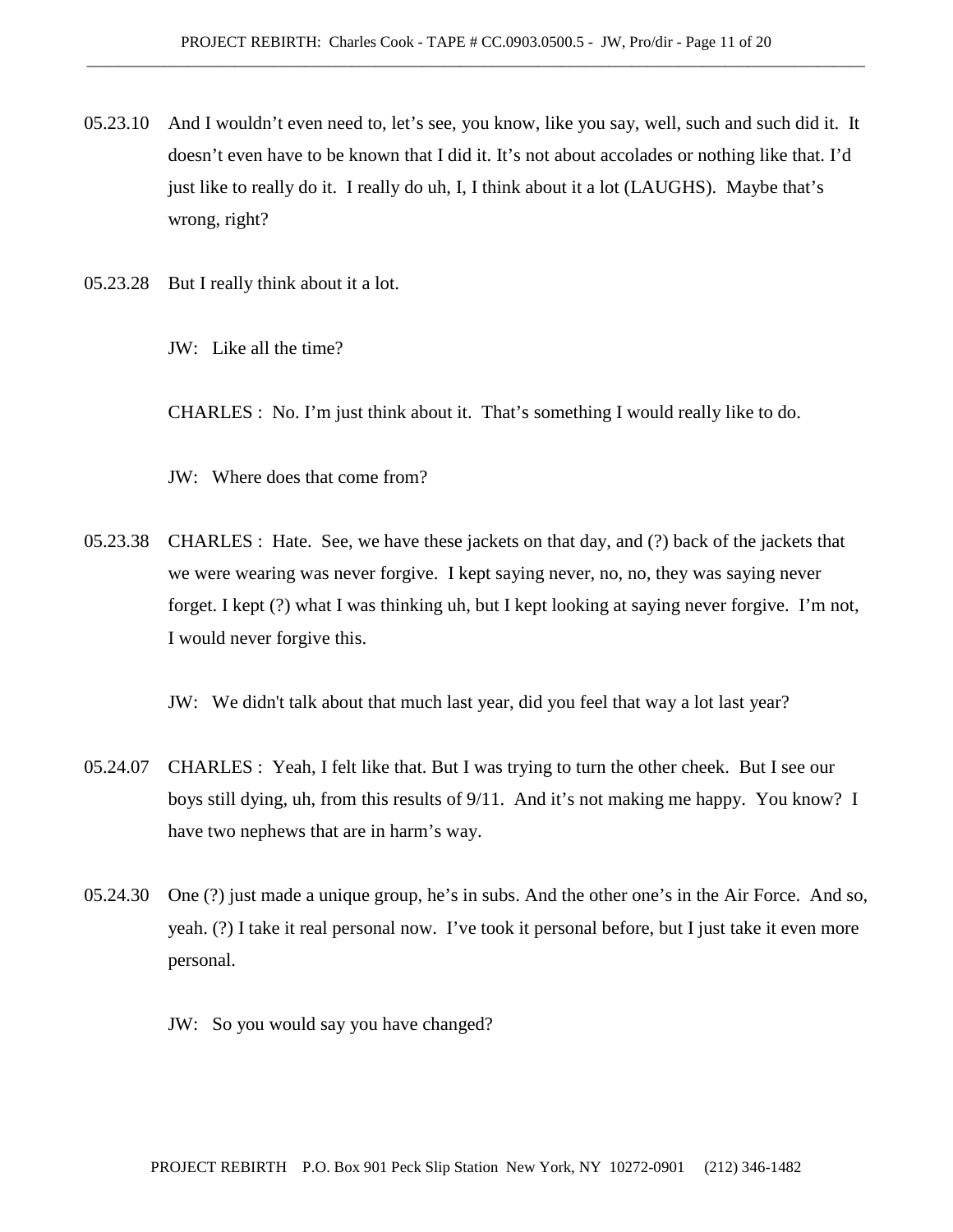- 05.24.58 CHARLES : Yeah. I was trying to turn the other cheek 'cos I was trying to understand the, but I, I find it's no understanding in that. You know? (LAUGHS) I, they, they struck uh, a building that was housing non-combatants. The Pentagon I could understand that. But noncombatants, no. You know? No. I really can't understand it.
- 05.25.29 I tried to understand it last year, and I've gone over it and I don't understand it. You know, I could say oh, I could turn the other cheek about the Pentagon. Those are military men. You know? They, they're, put that uniform on to die. You did put it on to serve, but they put it on knowing they, when you put it on, you are ready to die.

JW: What has your year been like this time? What stood out for you? I just remind you about August of last year when we filmed you playing pinochle? How was September  $11<sup>th</sup>$ last year for you?

- 05.26.19 CHARLES : Uh, sobering. Uh, I did the ride, and uh, uh, the ride last year and the ride this year was like night and day.
- 05.26.32 This ride, this year, is much more uh, even though it was (?) last year, there's just much more awareness of it, and had it not been uh, this bike rally, I think we'd have had, it would have been too many bikes, 'cos so many people start e-mailing, we want to get in, we want to get in, but it was just too late. Uh, I say we, I mean, the Morison's 'cos we're telling me what was going on, 'cos I was driving his sister across.
- 05.27.01 And already, they have triple the amount of bikes they want to leave from uh, LA this year. That in itself is something, so. Because that's the hardest trek, you know, that desert. You know? But they had very good road captains uh, this year. very, very good ones. They had good road captains last year, but I mean, these guys would go and block off lanes and everything.
- 05.27.31 And just uh, make sure that they're all the bikes got through and when they got through then we would go. It was well organized, and well done.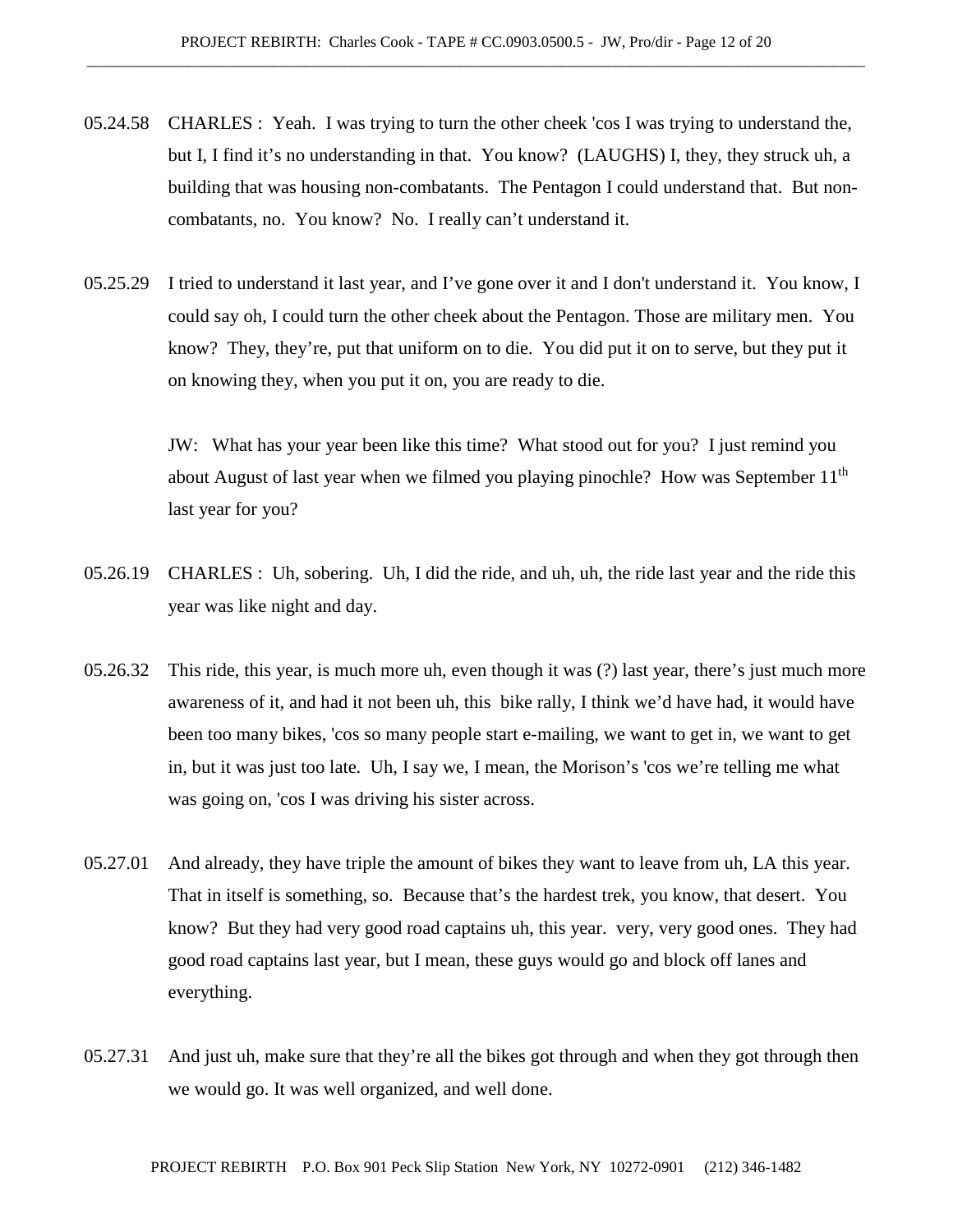JW: Can you be more specific why last year was different? What do you think was the difference?

- 05.27.50 CHARLES : Well, we had somebody who uh, wanted to glorify himself. He was not there for the purpose of the ride. He was there to make himself look big and, so. He had tried to split the ride up in Pennsylvania, and we were supposed to been going to D.C. He took some of the riders. He was a volunteer firefighter who was there only 4 days. Because I used to see him there. I saw him there the (?) four days. And within two weeks after the (?) building came down he was never seen again. And he told me he wasn't there. And when I was working for the Red Cross uh, in January he was saying, well, he was doing bad he needed some money.
- 05.28.33 And I helped him get money. And he, this is documented on film when he, he was doing his video he said, the Red Cross, none of them helped me. And they paid for his rent, for six months, and his insurance and all that so he just. But by the time he got on the ride, he had been at the site from then to you know, forever. And he just, and so we, he uh, Morrison had uh, Mitch Morrison had said, C.C., at the end of that last year, I said, uh, I want to do this ride again.
- 05.29.06 He said, but I don't know uh, should I do it, he said, because of all this turmoil. I said, yeah, you should do the ride again. You know, I said do it again. So he, he planned the ride, and this guy mirrored his ride this year. All right. So when we got to Shanksville this year, he was there ahead of us mirroring our ride. He called his ride The Ride of the Americas, supposed to be coming from Ecuador. Up.
- 05.29.32 And he got to Shanksville ahead of us, and he had gone and told the superintendent of the Shanksville School that all, they don't have no real ride and all of this. And when we pulled up with over a thousand, with 2000 bikes. Uh, one of the guys was at Ground Zero, 'cos we had 6 guys that worked down there, engineers at Ground Zero and put him in his place. And said, you just want to cause dissention just like you did the last ride, 'cos they had heard.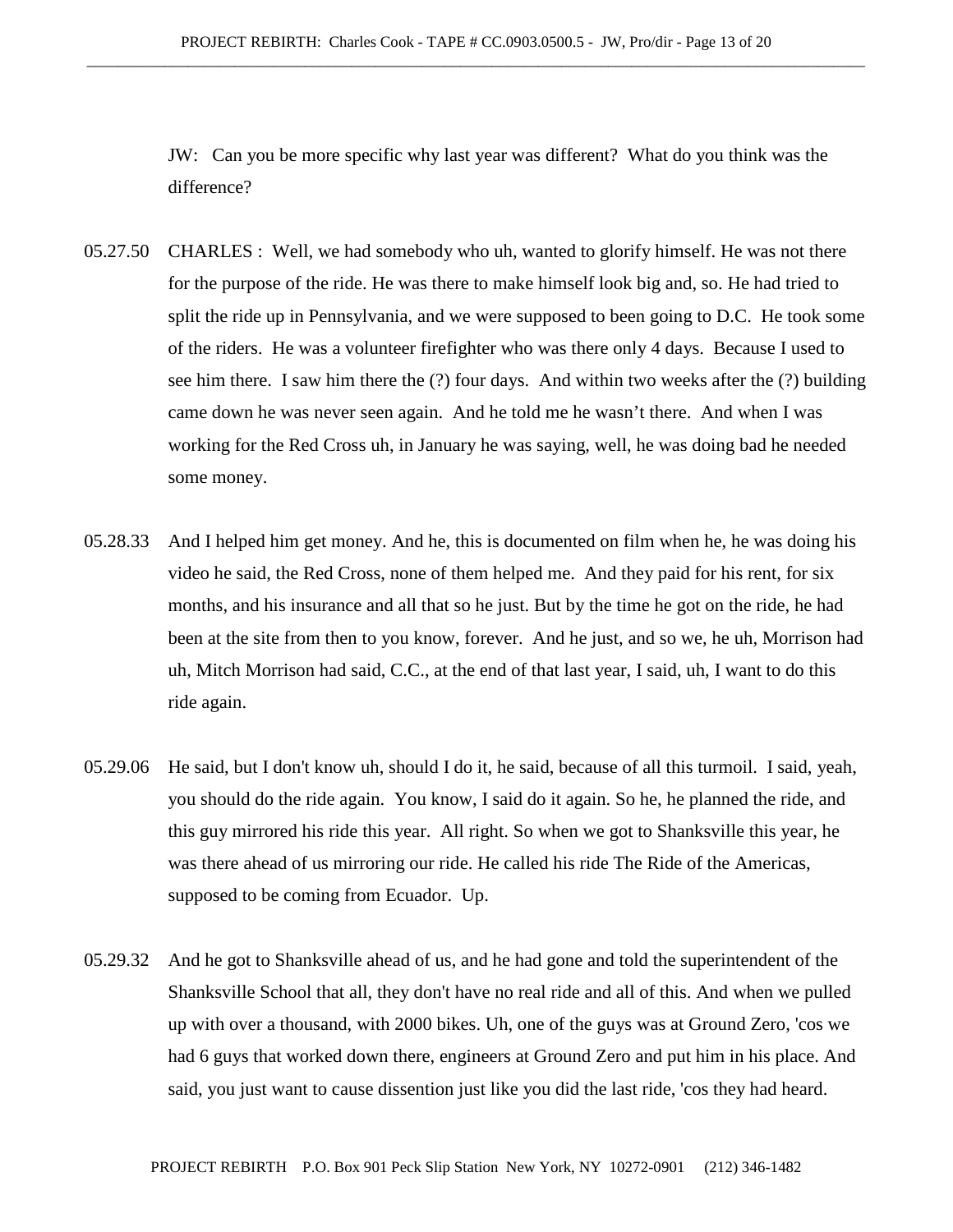- 05.29.57 And a lot of firefighters don't even want to have anything to do with this uh, particular person. So he said, you're just trying to cause dissention, and where's your ride at? He had five people. Calling himself a ride, (LAUGHS) but uh, so it was much better that way, you know? And I didn't want to bring out the negativity of the ride, but since you asked. And I'm being uh, truthful with you guys, that was it.
	- JW: And this one was just more harmony?

### (SIMULTANEOUS CONVERSATION)

JW: That was a precision job?

05.30.32 CHARLES : Wasn't that nice? (LAUGHS) It's (?) right? (~I~) Yeah, yeah, I know. That's what I was talking about. It was, it was well done. And I was right on their tail. And your heart was in your mouth (LAUGHS). But as we got, went along, we got better and better, though. (LAUGHS) We really did. It really did get better, much better.

JW: What else about your year?

- 05.31.17 CHARLES : Uh, my last year was a rainy year, so I didn't do anything but play pinochle. I really, I'm, I went to the movie occasionally, and most of the time I buy movies at home, 'cos I'd rather look at the movies at home than go out.
- 05.31.32 Because it's, you can relax, do whatever you want to do, and under, you hear too many voices sometimes it's a comedy you really, the people can't help but laugh and you miss the joke, so I'd rather stay in the house. Until I'm gonna be dragged out, let's go get, let's go to dinner or something. And then I complain, well I cook better than they cook, or you know? (LAUGHS) So. But that's the only time. But uh, mostly my year was very, very quiet, you know? I really didn't do that much.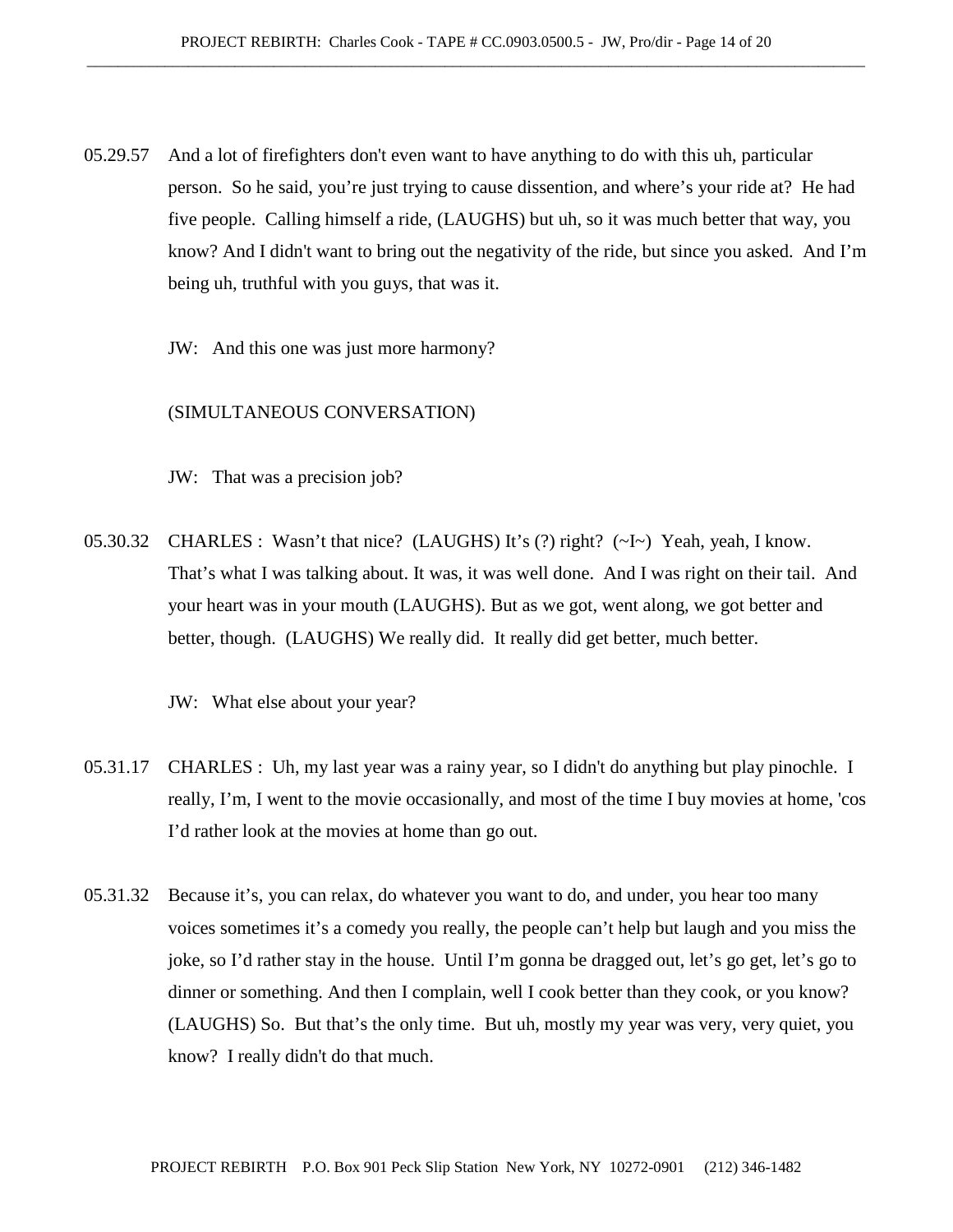- 05.32.00 Uh, it was a very relaxing year 'cos of all the rain. And I play a lot of pinochle, played a lot of chess, that as all I did. I really you know, it wasn't nothing that you could say oh, I did this, I didn't go on no vacations, I didn't do anything like that. Oh, I, well, I did go to uh, Detroit maybe about five times, so I can't say that. Yeah, I went to Detroit a couple of times. I have a niece in Detroit and uh, I'm always out there as often as I can get out there. You know?
- 05.32.33 If she has her way now, I would be out there right now, you know? My niece and I are like buddies, you know, we hang out, you know, she'd say come on out, I want to get out the house. She want to get away from the kids and her husband (LAUGHS). I said, you're just using me to get out the house (LAUGHS). So. You know, I enjoy my family you know, we're close. Uh, I went uh, I did go uh, hang out with my cousin, one of my other cousins this year (or something?)
- 05.33.03 She's a state Supreme Court judge, and we uh, from New York and we, we hang out to kind of take the you know, we, we're all our cousins we all hang close, so. That was.

JW: Any particular high points or low points?

05.33.22 CHARLES : There, there were no high and there was no low. And I can't tell you what might be going on right now. Not on film (LAUGHS).

## (OFF CAMERA REMARKS)

- 05.JW: What has changed? I remember you talked about the feeling of camaraderie and purpose at Ground Zero. Do you think about that or not?
- 05.34.45 CHARLES : No, I've uh, I've really tried to distance myself from uh, thinking about Ground Zero. Or being in the pit, 'cos it just brings up images of stuff that I don't want to see.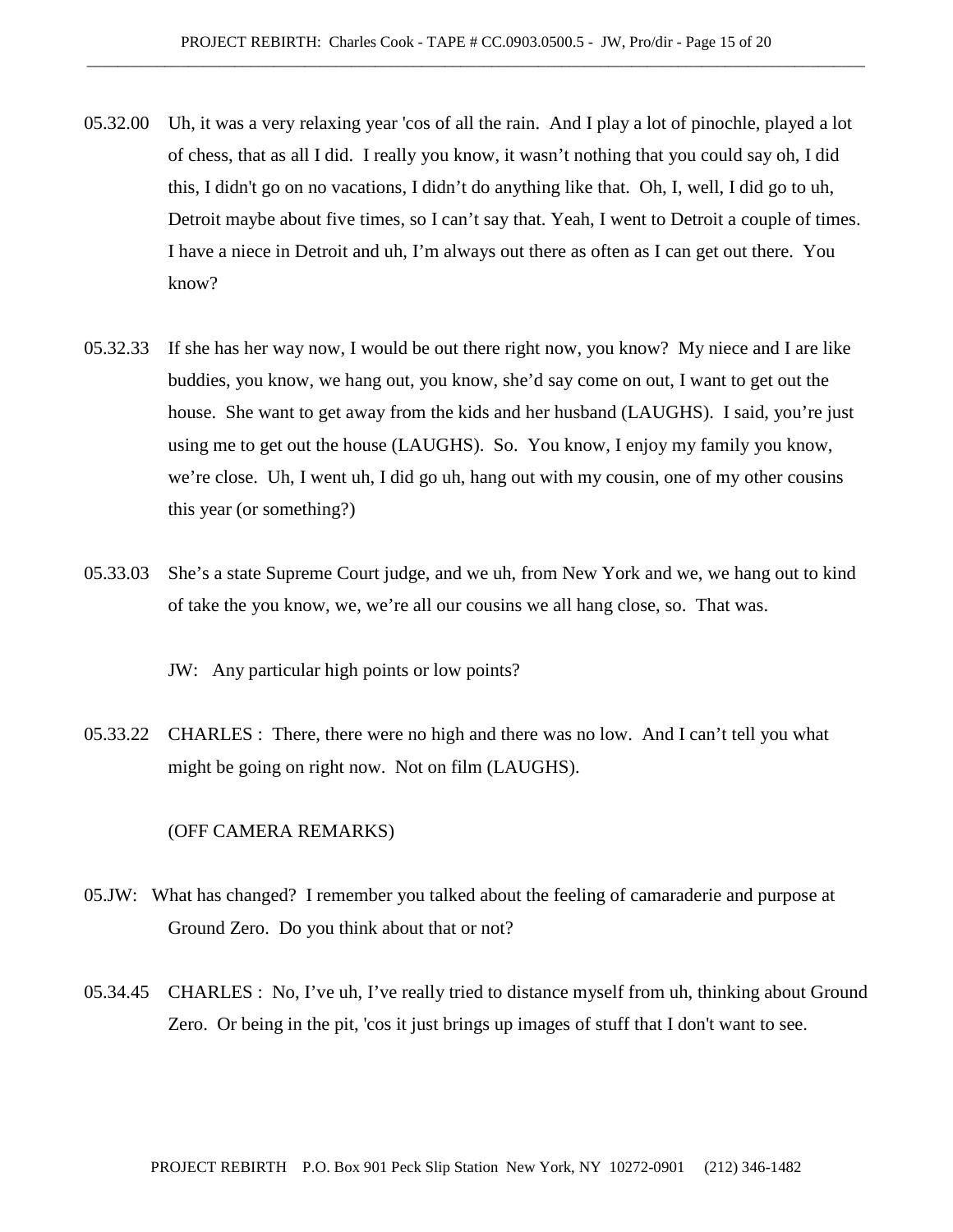- 05.34.58 So I uh, I don't, I'm proud to, when I see a fireman or (?) I take my hat off to them, 'cos I know what they went through, uh. They say don't criticize a man 'til you walk their shoes. I don't have to walk their shoes, I just looked at the shoes. You know? Uh, 'cos I had my, I had boots burned off down there in the first day. The rubber of them.
- 05.35.32 I was just thinking about it. Uh, but uh, anyway. I was proud to even be standing next to them, you know, I was proud that they wanted me to. You know? Really uh, and I don't want to get to talking about this. I'll start getting messed up. Anyway. Anyway, you ain't gonna take me down that road. I went down that road yesterday and the, I told her I was laughing, I told the lady when I came down, I said, I said don't tell them I wet the bed 'cos I was just crying (LAUGHS).
- 05.36.07 Yeah, it was kind of hard yesterday. Uh, so. You a mess. You done bring me down roads I don't want to go down. And I frightened to go down, I ain't gonna go down those roads (LAUGHS).

## (OFF CAMERA REMARKS)

JW: I am interested in the change and what the day meant to you, not to take you back there. Last year you said you lived more for yourself and then chose to live differently. Has that changed?

- 05.36.54 CHARLES : No, I, I live more for people to help. I uh, I try to help more. I try to be more giving. I've always been giving, but I'm more aware of my giving now. I'll sacrifice myself more to help somebody else. You know? And I want to, I uh, I put in the applications for the Red Cross to drive for them, all of that kind of stuff this year. I did do that. I forgot about that. Uh, so they have me down. I'm ready to do anything. To response to any emergencies, stuff like that, so.
	- JW: What is that process?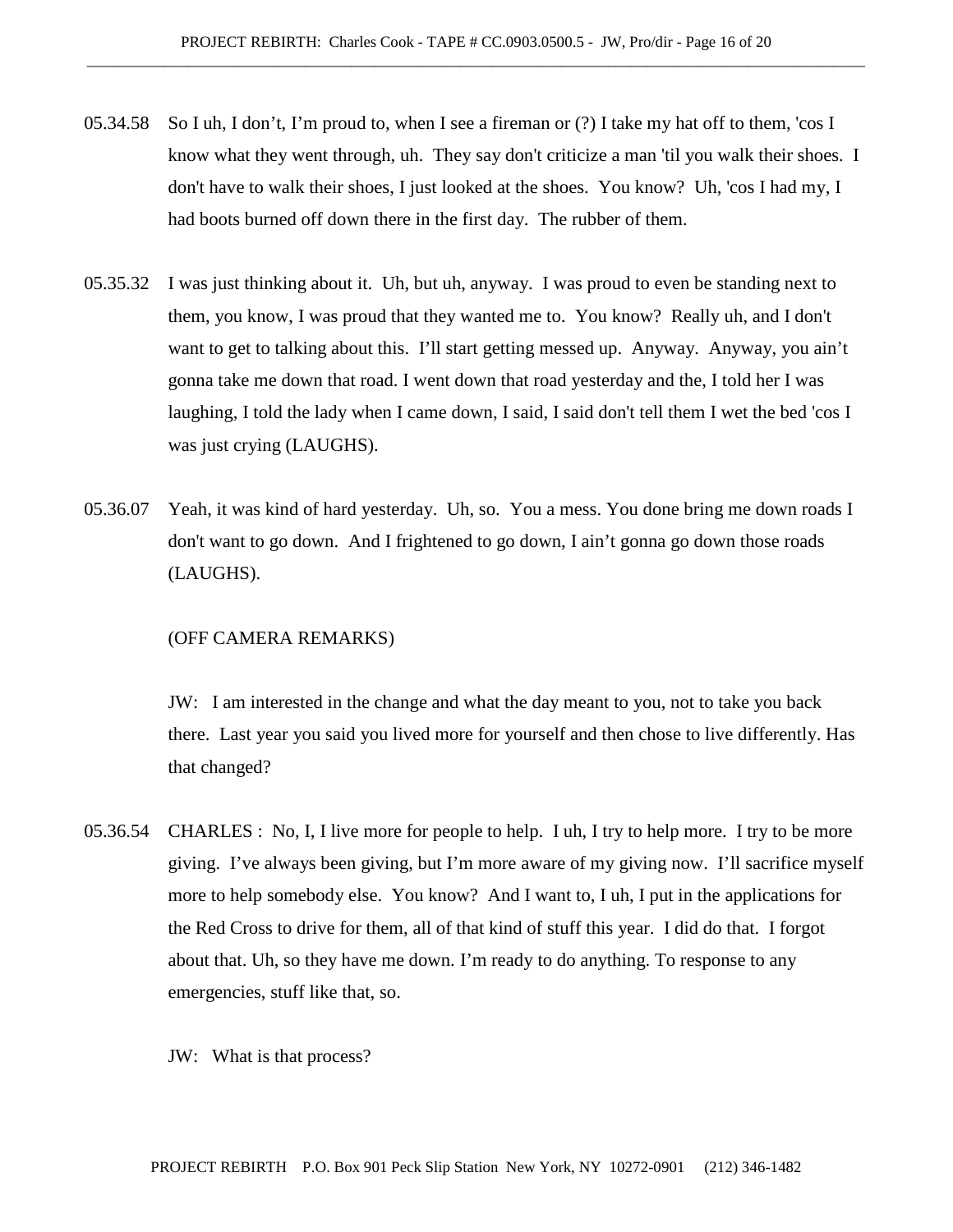- 05.37.35 CHARLES : Yeah, I just haven't heard back from them, but I told them that I, I'd be one of their first responders for an uh, emergency. Somebody getting burnt out their house or anything, or if they just need, whatever they might need. So uh, the response they sent me a letter and then they thanked me and then they sent me to an awards ceremony for some of the others, and they had us down and said the new people on the list to be called.
- 05.38.01 Yeah, I forgot about that. I did do that.
	- JW: What was the award ceremony?
- 05.38.06 CHARLES : Awards ceremony for some others who had been uh, doing good deeds for the service for the Red Cross. So I went to that party, which was nice. And I saw some people I had seen before. It was, that as gratifying. I, I found a woman there who lived in my building that we didn't even know each other. (LAUGHS) Strange.
	- JW: What was her involvement?
- 05.38.29 CHARLES : Uh, she uh, she wasn't at Ground Zero, but she, the fact that she was a, a Red Cross worker. And uh, and then come to find out she said uh, you look familiar. I say you look familiar. She said, oh, I saw you at the washing machine. I said, yeah uh, we live in the same building for the last 15 years (LAUGHS). 'Cos I, I normally uh, just come in the house and I don't speak to a lot of people. I just do what I'm gonna do and go. And I especially don't, women, I just don't want to say nothing to no women so don't nobody can say anything, 'cos I'm flirtatious (?) as is.

05.38.58 So.

JW: That part didn't change?

05.39.04 CHARLES : And oh, yeah, I have been going to church a lot more. A whole lot more.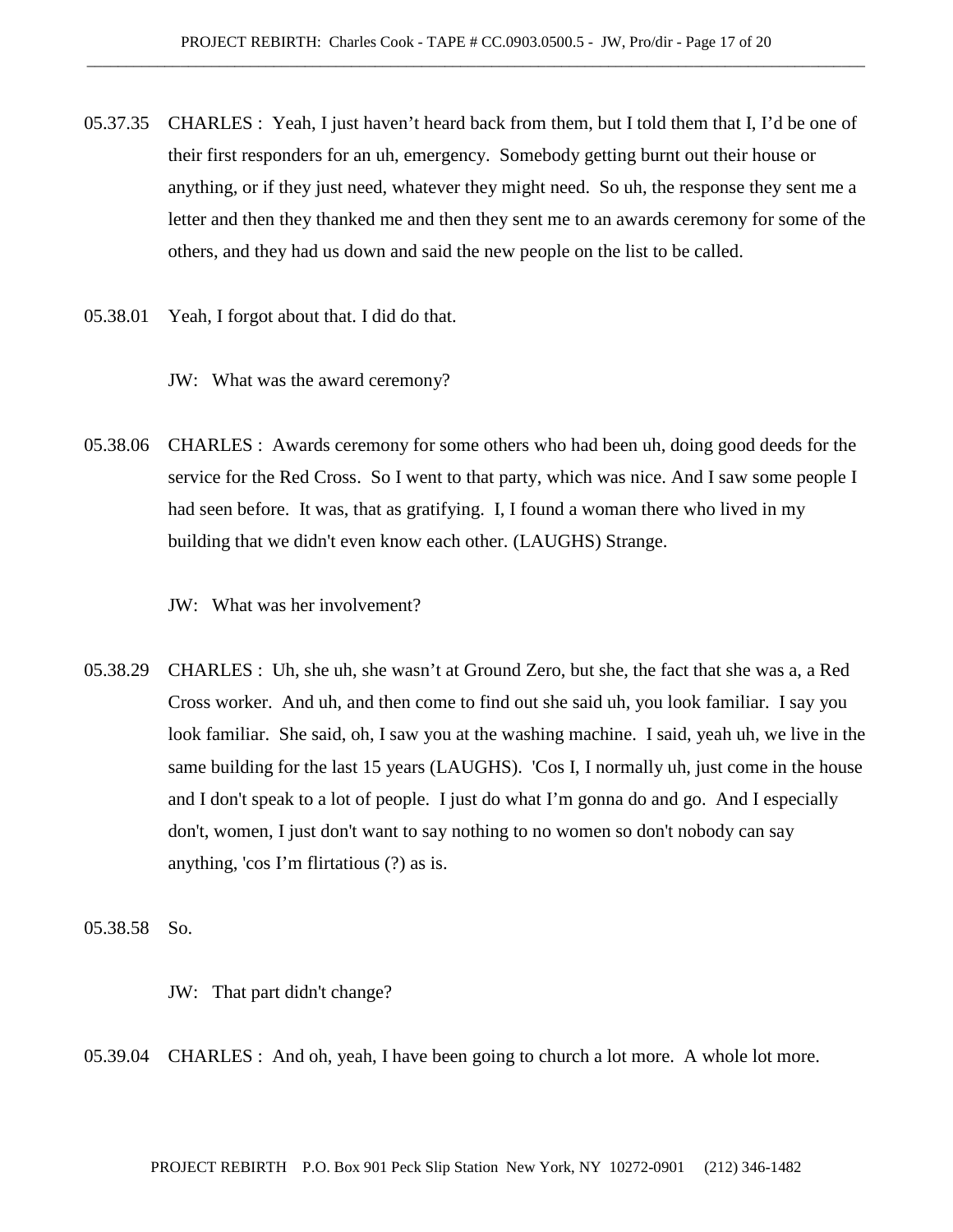JW: Really? Did you use to go to church?

- 05.39.09 CHARLES : No (?) I used to. One time I used to go three times on Sundays. Catholic church, my father was Catholic. My mother is Methodist. I'd go to her church, and then after I'd finish that I would go to the Holy-Rolly Church somebody, a friend of mine. But uh, I've been going more on my own lately, by myself. Uh, I have been going to church a lot more.  $(\sim I \sim)$ 
	- JW: What's that about, can you tell me?
- 05.39.35 CHARLES : Uh, it's just something I just feel I should do.

JW: Does it bring you peace?

- 05.39.42 CHARLES : Yes. It's comforting to go or something. I don't go all the time. I just go when it feels it, when I feel it. And uh, I might go to, I might go to a Catholic church then I might want to go hear some good down kicking, stomping good music, and I'll go listen to that. You know?
	- JW: You don't go to find that at Catholic church?
- 05.40.06 CHARLES : No, you definitely don't go there. No, no, you got to go where ARC is kicking it. That's uh, drug rehabilitation uh, choir. But they can blow. Nice voices. They have uh, like three-part harmony almost you know, like but it's in a choir. They really sound really good.

JW: Did you hear the choir yesterday?

- 05.40.32 CHARLES : No, I didn't hear anything.
	- JW: There was a choir at Ground Zero.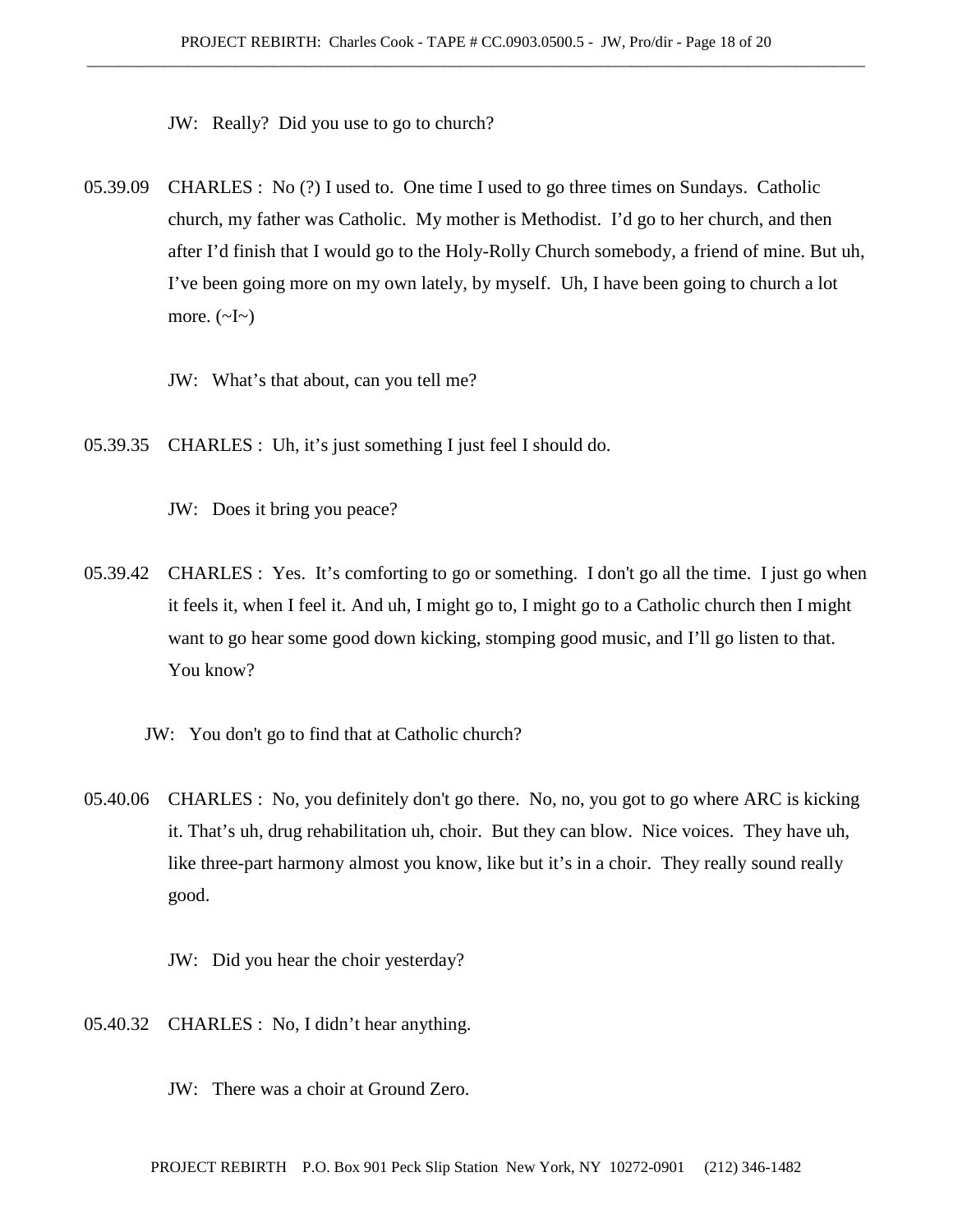CHARLES : I was no, I was on the road.

JW: Did you hear the readings of the names?

- 05.40.42 CHARLES : Oh, I heard yeah, oh, yeah, I did hear them, the kids, you talking about the kids? I uh, that's when I had to leave. I have (LAUGHS) I was doing the boo-hoo. I had to leave (LAUGHS). I tell you at this point I just couldn't take it no more. (?) right there at that point. Uh, yeah. I know.
- 05.41.01 I just, it was eating me up. I had to come downstairs. You know? I just couldn't deal with it. 'Cos when the ceremony was going on, I was not trying to hear that, you know, when the time the buildings went, I was trying not to have the TV on. And uh, my roommate at the time, he cut the thing on and he wanted to hear it. So. Uh, I had to go through that, that's all.

JW: Can you give me a strong sense of this, 'cos I had a feel of it in LA. We talked about your health last year, how are you feeling today?

- 05.41.44 CHARLES : I'm more content with what I'm going through, but, but uh, I'm a lot better. I'm a lot better because I, I still got stuff going through my chest and it's bothering me, but. You know, I'm content.
- 05.41.58 If I'm, if the Lord's got to chose me to die this way, I'm ready for it. You know, it ain't like, you know, it ain't no big thing. You know, I'm not willing to go. But I ain't scared to go. Everybody wants to go to heaven, but nobody want to die, you heard that expression? Well, I know I'm not gonna go to heaven. I'm gonna be the conductor on the Hell-bound Express. So (LAUGHS). Devil look out, I'm coming (LAUGHS).

JW: You're still taking a lot of medication?

CHARLES : Yeah, I am.